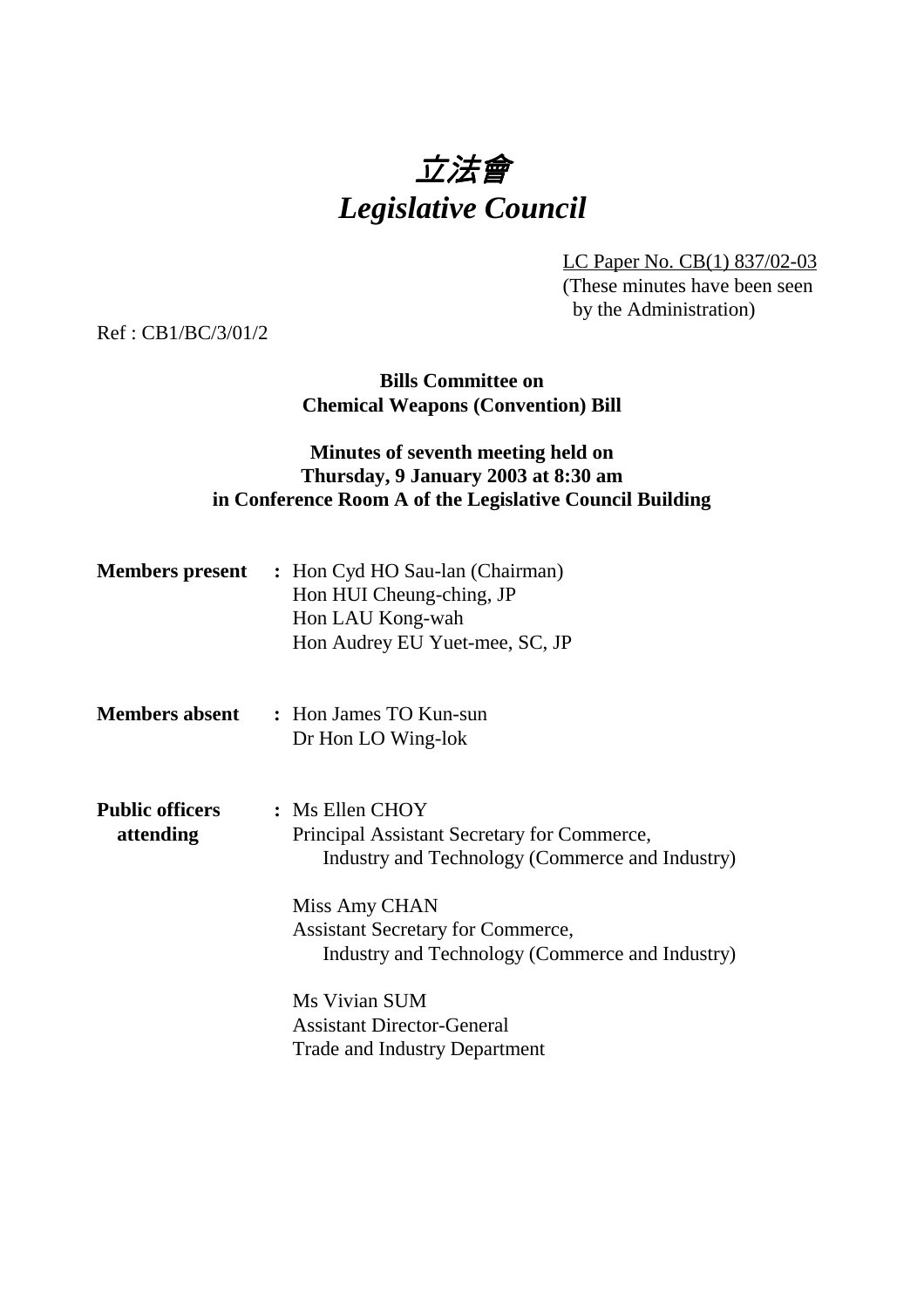Ms Doris CHAN Principal Trade Officer Trade and Industry Department

Mr Andrew WONG Head of Trade Controls Customs and Excise Department

Mr Paul SIT Principal Trade Controls Officer Customs and Excise Department

Mr C Y AU YEUNG Senior Chemist Government Laboratory

Mr Geoffrey FOX Senior Assistant Law Draftsman Department of Justice

Ms Marie SIU Senior Government Counsel Department of Justice

- **Clerk in attendance :** Miss Salumi CHAN Chief Assistant Secretary (1)5
- **Staff in attendance :** Miss Anita HO Assistant Legal Adviser 2

Ms Cindy CHENG Senior Assistant Secretary (1) 4

#### Action

## **I. Confirmation of minutes of meeting**

 $(LC$  Paper No.  $CB(1)620/02-03$  — Minutes of sixth meeting held on 13 December 2002)

The minutes of the sixth meeting held on 13 December 2002 were confirmed.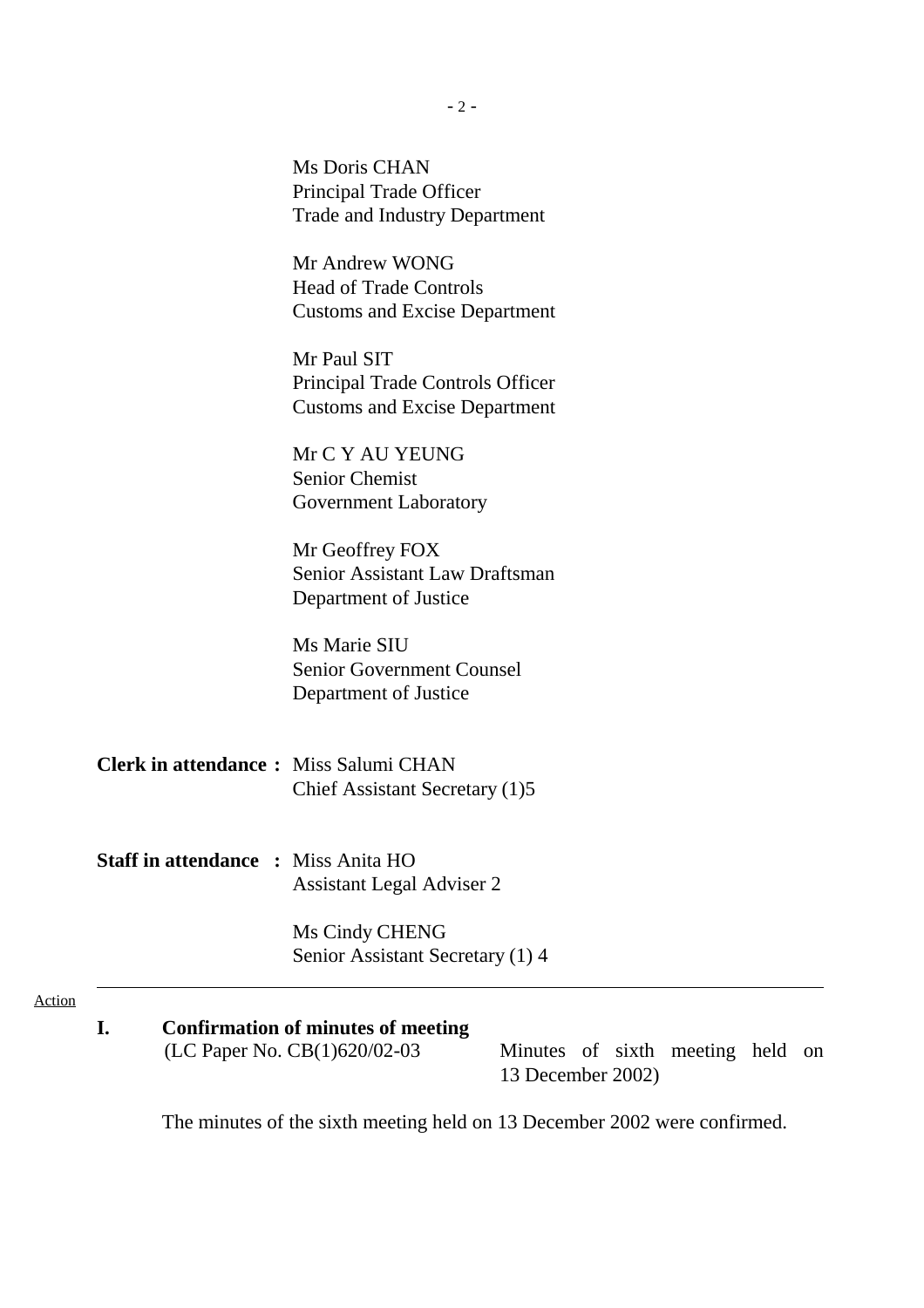#### Action

# **II. Meeting with the Administration**

# *(Matters arising from previous meetings*

| (LC Paper No. CB $(1)486/02-03(01)$ — "Follow-up to the fifth meeting on |                                         |
|--------------------------------------------------------------------------|-----------------------------------------|
|                                                                          | 19 November 2002" prepared by the       |
|                                                                          | Legislative Council Secretariat         |
| LC Paper No. $CB(1)486/02-03(03)$ —                                      | Administration's response to the issues |
|                                                                          | of concern raised by members about      |
|                                                                          | the loss of permanent resident status   |
| LC Paper No. $CB(1)638/02-03(01)$ —                                      | "Follow-up to the sixth meeting on      |
|                                                                          | 13 December 2002" prepared by the       |
|                                                                          | Legislative Council Secretariat)        |

## *Clause-by-clause examination of the Bill*

| (LC Paper No. CB(3)10/01-02    | The Bill                                                                    |
|--------------------------------|-----------------------------------------------------------------------------|
| Ref: CIB CR14/46/6/1           | The Legislative Council Brief issued                                        |
|                                | by the Commerce and Industry Bureau                                         |
| LC Paper No. $CB(1)1510/01-02$ | Marked-up copy of the proposed                                              |
|                                | consequential amendments to the                                             |
|                                | Organized and Serious Crimes                                                |
|                                | Ordinance (Cap. 455) and the                                                |
|                                | Weapons of Mass Destruction                                                 |
|                                | (Control of Provision of Services)                                          |
|                                | Ordinance (Cap. 526)                                                        |
| LC Paper No. $LS9/02-03$       | List of drafting issues raised by the                                       |
|                                | Legal Service Division of<br>the                                            |
|                                | Legislative Council Secretariat                                             |
|                                | LC Paper No. CB(1)486/02-03(05) — Draft proposed Committee Stage            |
|                                | Amendments provided by<br>the                                               |
|                                | Administration                                                              |
|                                | LC Paper No. $CB(1)305/02-03(01)$ — Administration's reply to the Assistant |
|                                | Legal Adviser                                                               |
|                                | LC Paper No. $CB(1)2206/01-02(02)$ Full text of the Chemical Weapons        |
|                                | (Prohibition) Act 1994 of the                                               |
|                                | Commonwealth of Australia)                                                  |
|                                |                                                                             |

2. The Bills Committee deliberated (Index of proceedings attached at **Appendix**.)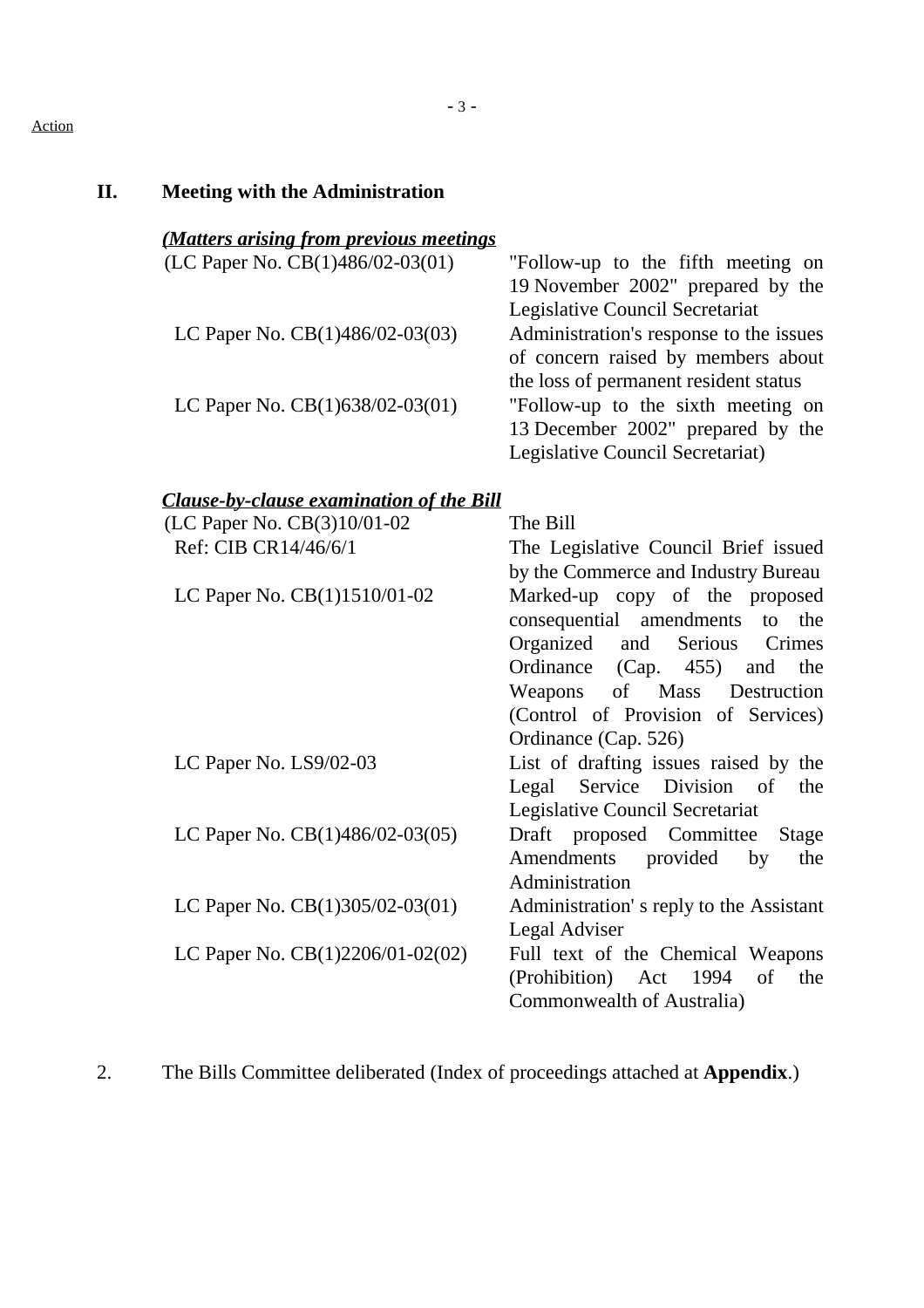#### Follow-up actions to be taken by the Administration

- Admin 3. As requested by the Bills Committee, the Administration was requested to take the follow-up actions listed below:
	- (a) Clause  $6(1)$

Clause 6(1) provided that section 5 applied to acts done in Hong Kong, and acts done outside Hong Kong by Chinese nationals who were Hong Kong permanent residents. The Bills Committee noted that under paragraph 7 of Schedule 1 to the Immigration Ordinance (Cap. 115), a permanent resident of the Hong Kong Special Administrative Region (HKSAR) lost his permanent resident status if, being a person falling within the category in paragraph 2(d), or 2(e), or 2(f) of Schedule 1, had been absent from Hong Kong for a continuous period of not less than 36 months. In this connection -

- (i) the Administration was requested to advise whether the provision about the loss of permanent resident status stated in paragraph 7 of Schedule 1 to the Immigration Ordinance had been enacted upon the establishment of the HKSAR in July 1997; and
- (ii) as Article 24 of the Basic Law did not provide for the loss of permanent resident status after the person concerned had been absent from Hong Kong for a continuous period of not less than 36 months, the Administration was requested to advise whether the provision in paragraph 7 of Schedule 1 to the Immigration Ordinance contravened the Basic Law and whether it had been challenged in court.

The Bills Committee also noted from the Administration's response (LC Paper No. CB(1)486/02-03(03)) that there was no mechanism to check regularly which and how many permanent residents of the HKSAR would have lost permanent resident status under the conditions specified in paragraph 7 of Schedule 1 to the Immigration Ordinance. However, when a person applied for any facility or exercised his right by virtue of his permanent resident status, the Administration was obliged to verify whether he would have lost permanent resident status under the conditions specified in paragraph 7 of Schedule 1. The Administration was requested to advise whether a mechanism was in place for the bureau or department concerned to make the verification with the Immigration Department, and whether the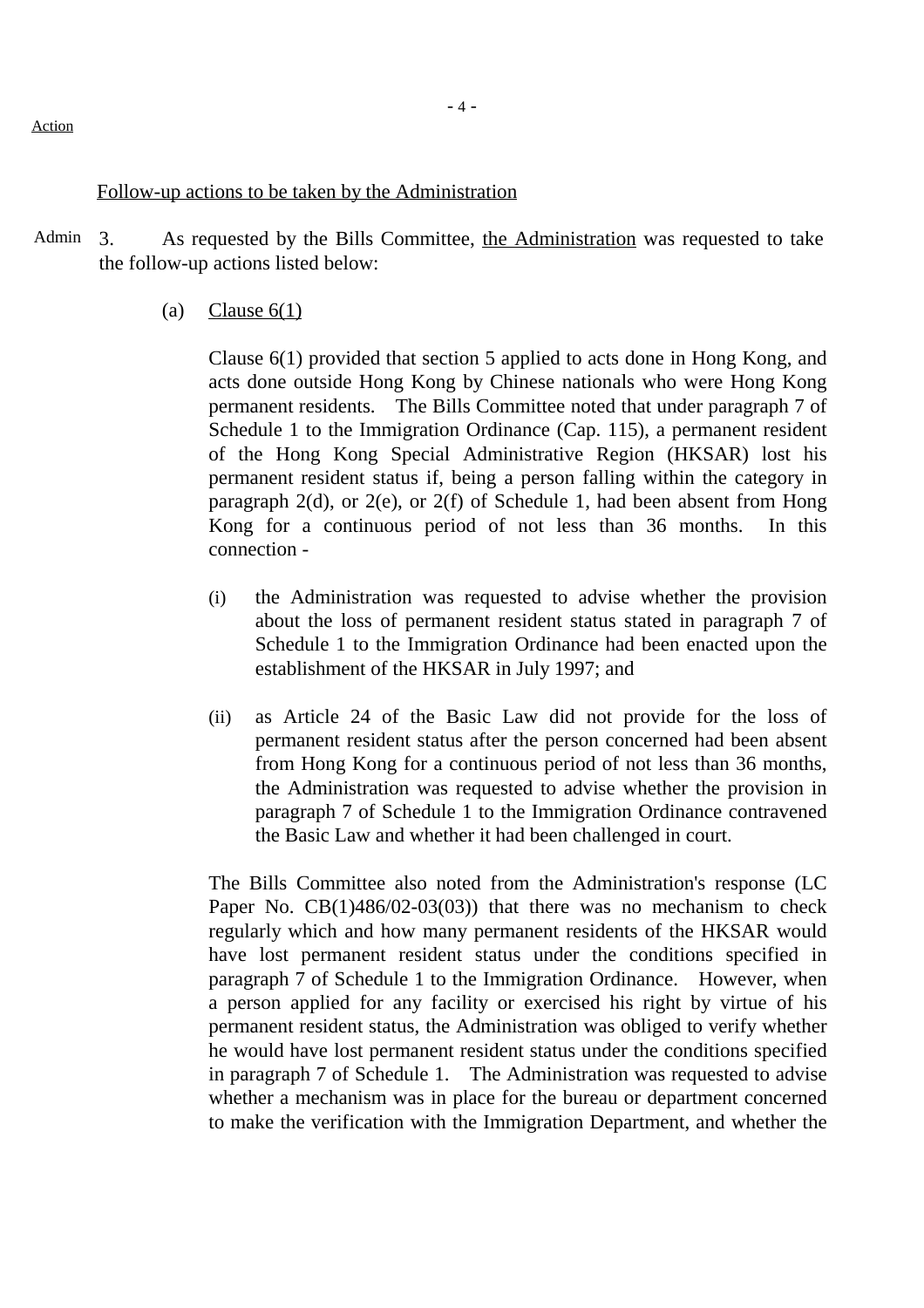personal data and privacy of the persons concerned would be protected during the verification process.

(b) Clauses 8 and 30

Under clause 8(1), the operator of a facility required a permit to operate the facility during a particular year if, in all circumstances of the case, a reasonable person would conclude that "Scheduled chemicals" were likely to be produced at the facility during the year. Clause  $30(1)$ , (2) and (3) provided that without, or otherwise than in accordance with, such a permit, produced "Scheduled chemicals" at that facility committed an offence and was liable on conviction to a fine and to imprisonment.

The Bills Committee noted from the Administration's response (LC Paper No. CB(1)305/02-03(01)) that clause 8 was modelled on section 16 of the Chemical Weapons (Prohibition) Act 1994 of Australia, with the addition of the words "*if, in all circumstances of the case, a reasonable person would conclude that*" to provide an objective test for determining the likelihood of the production of "Scheduled chemicals", i.e. whether a reasonable person in the same context would conclude that "Scheduled chemicals" would likely be produced. With such an objective test, the Administration considered it appropriate to impose a strict liability for contravention of clause  $8(1)$ , and on that basis, clause  $30(1)$ , (2) and (3) had been drafted. In this connection, a defence provision was provided in clause 30(6) under which a person charged with an offence under clause 30(1), (2) or (3) would have a defence if he could prove that he had taken reasonable precautions and exercised due diligence to prevent the commission of the offence.

The Administration was invited to consider:

- (i) whether it was appropriate to introduce the objective test in clause 8(1), having regard to the fact that a reasonable man, being a third party, could not know whether "Scheduled chemicals" were likely to be produced at the facility during a particular year; and
- (ii) adding the words "intentionally or recklessly" in clause  $30(1)(b)$ ,  $(2)(b)$ and  $(3)(b)$ , as provided in section  $77(1)(b)$  of the Chemical Weapons (Prohibition) Act 1994 of Australia.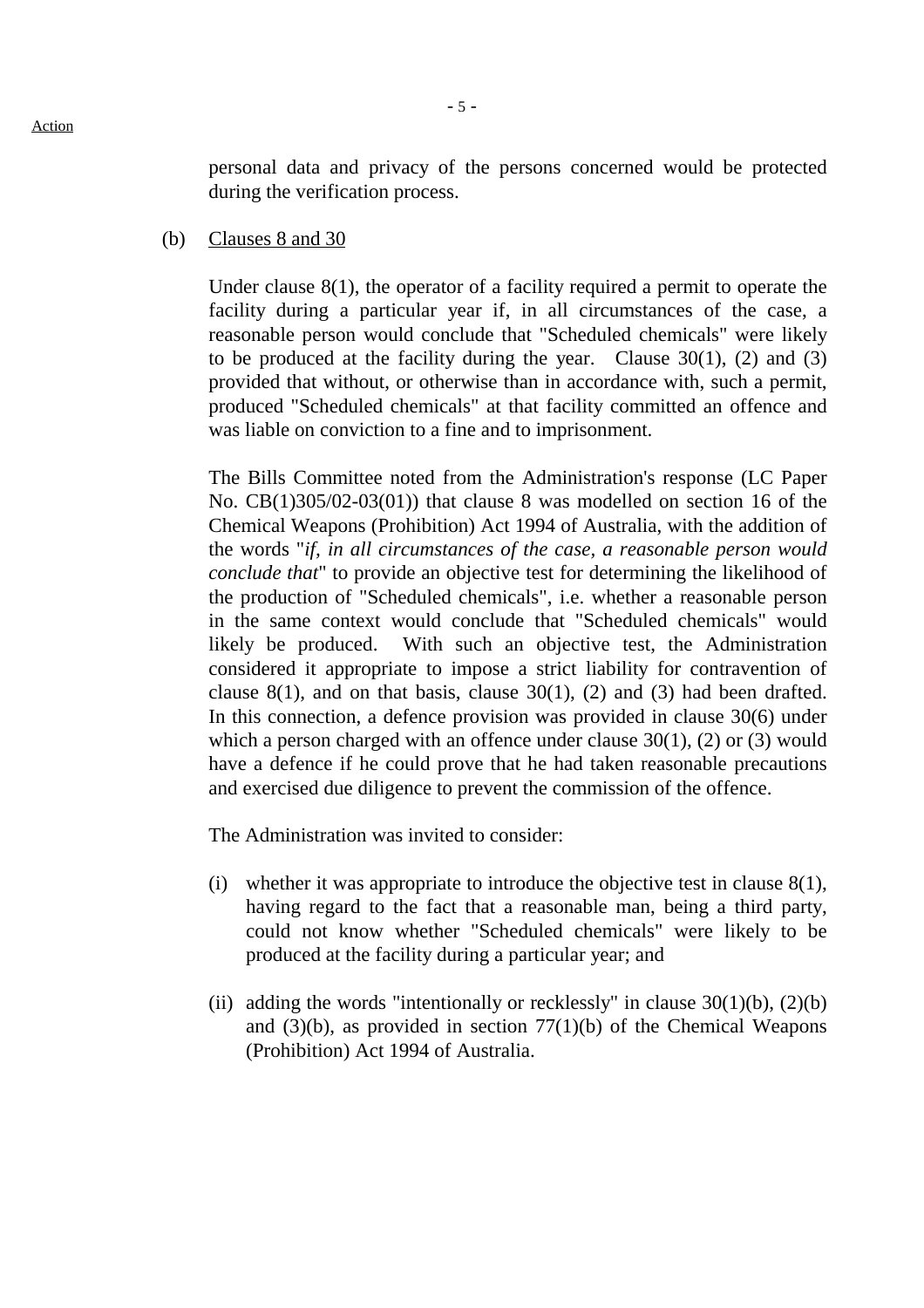## (c) Clause 9

The Bills Committee noted that the Administration's current thinking was not to impose any fee on applications for a permit under the Bill so as to encourage the operators concerned to make the applications. The Bills Committee considered this approach not consistent with the current Government policy that fees were charged on a cost recovery basis. In view of the small number of establishments involved, however, the fees to be charged on a cost recovery basis could be substantial. The Administration was invited to consider charging a nominal fee for applications for a permit under the Bill, and to provide the updated information on the staffing resources required for processing the applications.

## (d) Clauses 10(3), 13(2), 14(1)(e), 15(2), 21(7), 21(13)(b), 24(2), 38(1) and 43

The Bills Committee noted that the Chinese version of these clauses did not match with the English version. The Administration was requested to consider rephrasing either the Chinese or English version to achieve consistency in terms of syntactic and legal expressions.

## Date of next meeting

4. Members agreed that the next meeting be held on Tuesday, 21 January 2003 at 8:30 am.

## **III. Any other business**

5. There being no other business, the meeting ended at 10:40 am.

Council Business Division 1 Legislative Council Secretariat 29 January 2003

## Action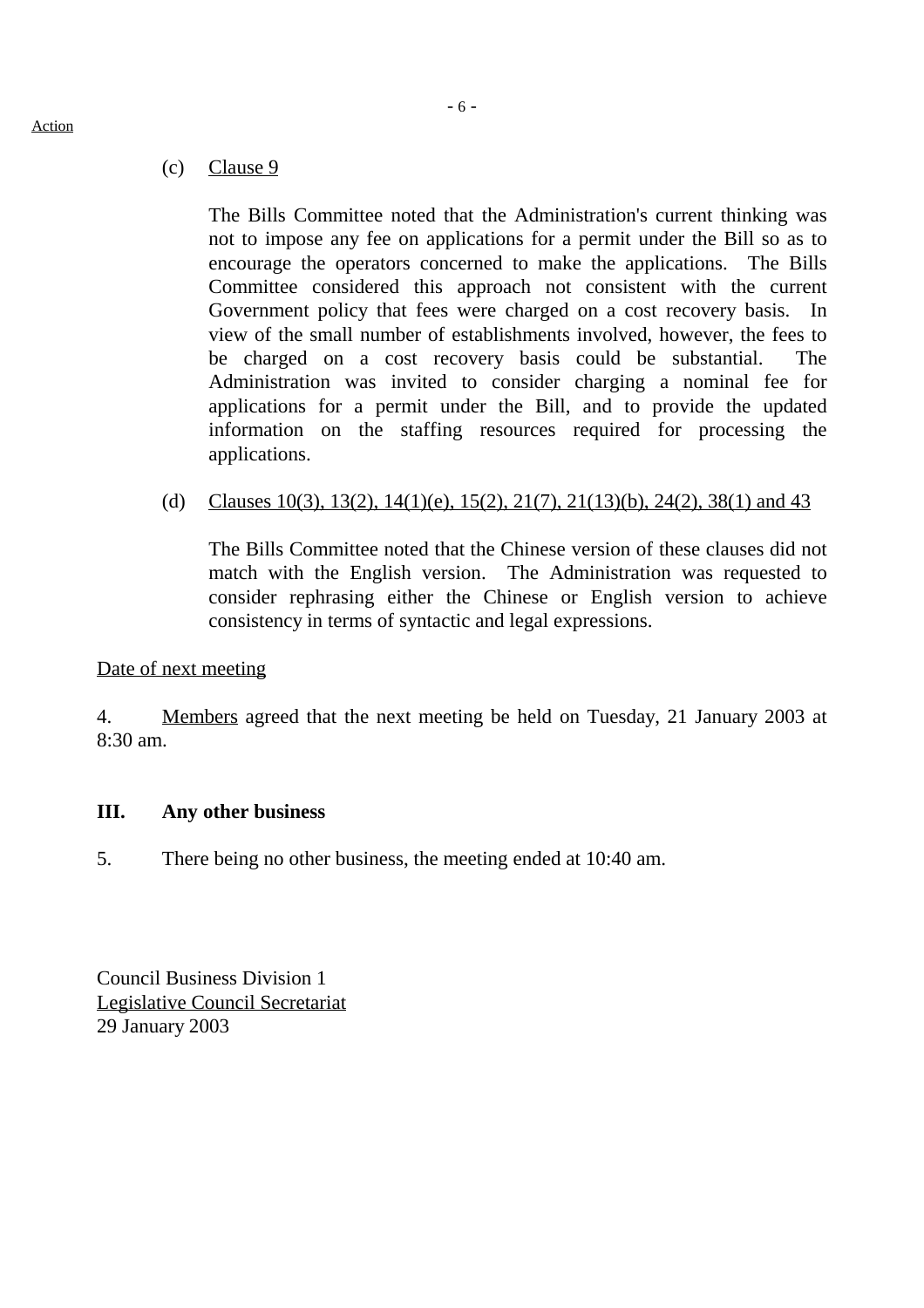# **Appendix**

## **Proceedings of the seventh meeting of the Bills Committee on Chemical Weapons (Convention) Bill on Thursday, 9 January 2003 at 8:30 am in Conference Room A of the Legislative Council Building**

| <b>Time marker</b> | <b>Speaker</b>                    | Subject(s)                                                                                                                                                                                                                                                                                                                                                                                                                | <b>Action</b><br><b>Required</b>                              |
|--------------------|-----------------------------------|---------------------------------------------------------------------------------------------------------------------------------------------------------------------------------------------------------------------------------------------------------------------------------------------------------------------------------------------------------------------------------------------------------------------------|---------------------------------------------------------------|
| 000000-000616      | Chairman                          | Confirmation of minutes of sixth<br>meeting                                                                                                                                                                                                                                                                                                                                                                               |                                                               |
|                    |                                   | (LC Paper No. CB(1)620/02-03))                                                                                                                                                                                                                                                                                                                                                                                            |                                                               |
| 000617-001029      | Administration                    | Briefing by the Administration on its<br>response to issues relating to the loss<br>of permanent resident status<br>(Clause 6)<br>(LC Paper No. $CB(1)486/02-03(03)$ )                                                                                                                                                                                                                                                    |                                                               |
| 001030-001629      | Mr LAU Kong-wah<br>Administration | Application of section 5 to acts done<br>outside Hong Kong<br>(Clause 6)                                                                                                                                                                                                                                                                                                                                                  |                                                               |
| 001630-001935      | Chairman<br>Administration        | Whether a mechanism was in<br>(a)<br>for<br>the<br>bureau<br>place<br><b>or</b><br>department concerned to verify<br>the permanent residence status<br>of<br>with<br>the<br>a<br>person<br><b>Immigration Department</b><br>Whether the personal data and<br>(b)<br>of<br>the<br>privacy<br>persons<br>concerned would be protected<br>during the verification process<br>(Clause 6)<br>(LC Paper No. CB(1)486/02-03(03)) | <b>Admin</b><br>to<br>provide<br>supplementary<br>information |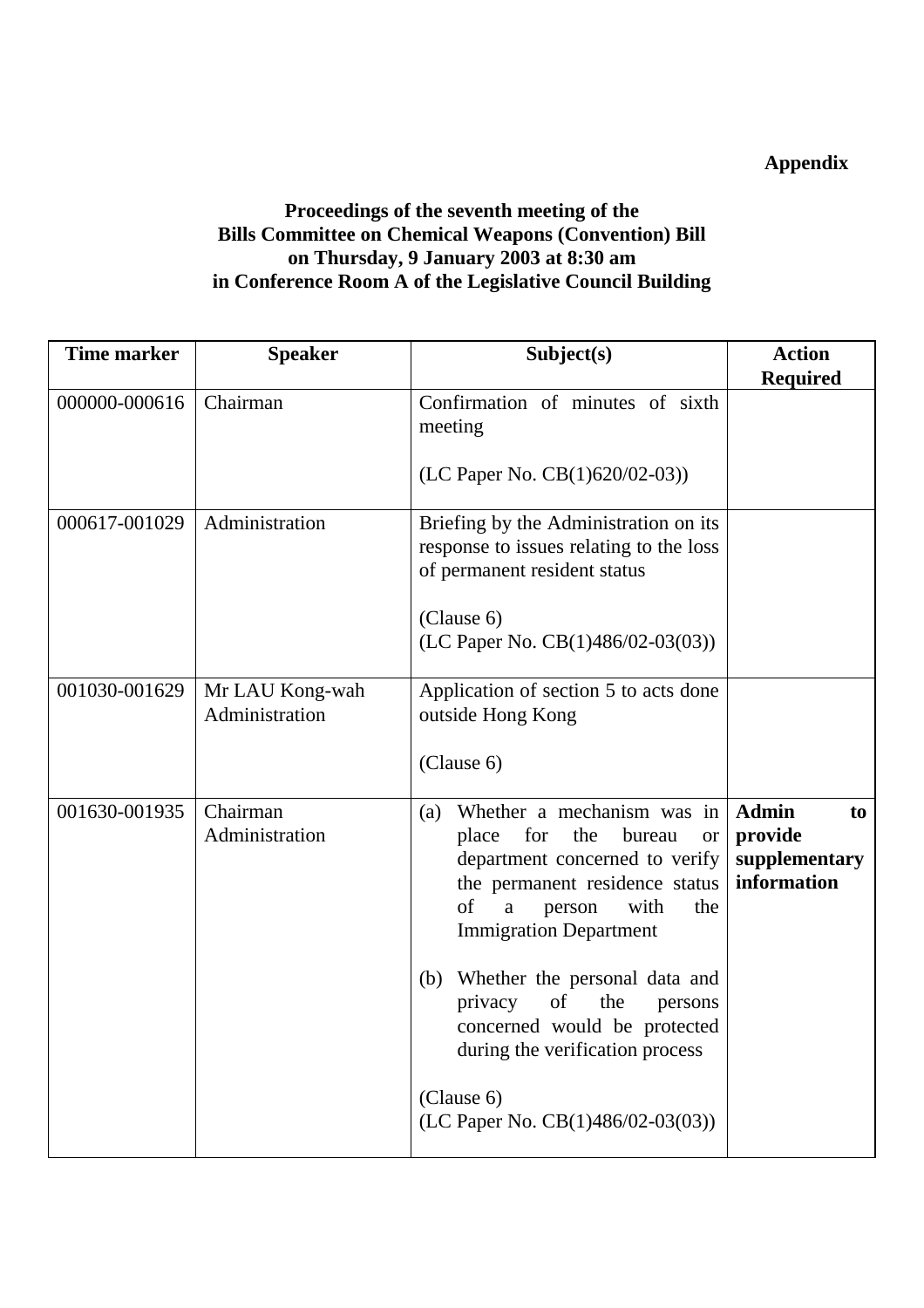| <b>Time marker</b> | <b>Speaker</b>                                                              | Subject(s)                                                                                                                                                                                                                                                                                                                                                                                                                          | <b>Action</b>                                                                                                                                                                                                                                               |
|--------------------|-----------------------------------------------------------------------------|-------------------------------------------------------------------------------------------------------------------------------------------------------------------------------------------------------------------------------------------------------------------------------------------------------------------------------------------------------------------------------------------------------------------------------------|-------------------------------------------------------------------------------------------------------------------------------------------------------------------------------------------------------------------------------------------------------------|
| 001936-002235      | Ms Audrey EU<br>Chairman<br>Administration                                  | (a) Whether the provision about the<br>of permanent resident<br>loss<br>status stated in paragraph 7 of<br>Schedule 1 to the Immigration<br>Ordinance had been enacted<br>upon the establishment of the<br>HKSAR in July 1997<br>(b) Whether<br>the<br>provision<br>in<br>paragraph 7 of Schedule 1 to the<br>Immigration<br>Ordinance<br>contravened the Basic Law and<br>whether it had been challenged<br>in court<br>(Clause 6) | <b>Required</b><br><b>Admin</b><br>to<br>provide<br>supplementary<br>information                                                                                                                                                                            |
|                    |                                                                             | (LC Paper No. $CB(1)486/02-03(03)$ )                                                                                                                                                                                                                                                                                                                                                                                                |                                                                                                                                                                                                                                                             |
| 002236-002537      | Administration<br>Chairman                                                  | Briefing by the Administration on<br>proposed Committee<br>the<br>Stage<br>Amendments to clause $7(1)$ and $7(2)$<br>(Clause 7)<br>$(LC$ Paper No. $CB(1)486/02-03(05))$                                                                                                                                                                                                                                                            |                                                                                                                                                                                                                                                             |
| 002538-005238      | <b>ALA</b><br>Administration<br>Ms Audrey EU<br>Chairman<br>Mr LAU Kong-wah | (a) Whether it was appropriate to<br>introduce the objective test in<br>clause $8(1)$<br>(b) Whether the words "intentionally<br>or recklessly" should be added in<br>clause $30(1)(b)$ , $(2)(b)$ and $(3)(b)$<br>to provide the mens rea element<br>for the offence<br>(Clauses 8 and 30)<br>(LC Paper No. LS9/02-03)<br>$(LC$ Paper No. $CB(1)$<br>$305/02 -$<br>03(01)<br>(LC Paper No. CB(1) 2206/01-                          | <b>Admin</b><br>to<br>consider<br>whether it was<br>appropriate to<br>introduce<br>the<br>objective<br>test<br>in clause<br>8(1)<br>and<br>to<br>consider<br>adding<br>the<br>words<br>"intentionally<br>or recklessly"<br>clause<br>in<br>30(1)(b), (2)(b) |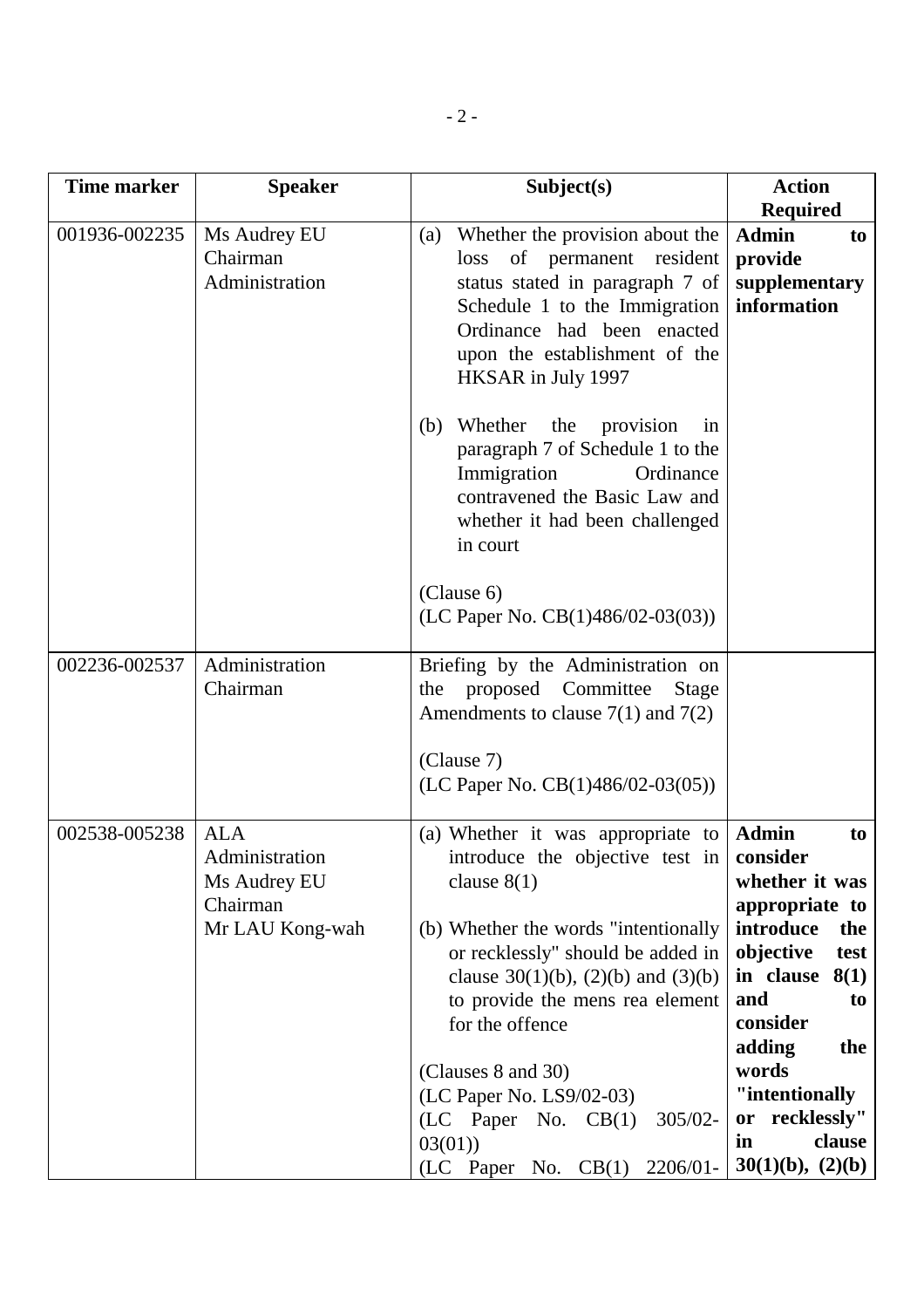| <b>Time marker</b> | <b>Speaker</b>                                                                                     | Subject(s)                                                                                                                                                                                                                                                  | <b>Action</b><br><b>Required</b>                                                                                                                                                                                                                               |
|--------------------|----------------------------------------------------------------------------------------------------|-------------------------------------------------------------------------------------------------------------------------------------------------------------------------------------------------------------------------------------------------------------|----------------------------------------------------------------------------------------------------------------------------------------------------------------------------------------------------------------------------------------------------------------|
|                    |                                                                                                    | 02(02)                                                                                                                                                                                                                                                      | and $(3)(b)$                                                                                                                                                                                                                                                   |
| 005239-010337      | Chairman<br><b>ALA</b><br>Mr LAU Kong-wah<br>Mr HUI Cheung-ching<br>Ms Audrey EU<br>Administration | Whether fees should be charged for<br>applications for a permit under the<br>Bill<br>(Clause 9)<br>(LC Paper No. LS9/02-03)                                                                                                                                 | <b>Admin</b><br>to<br>consider<br>charging<br>a<br>nominal fee for<br>application for<br>a permit under<br>the Bill and to<br>provide<br>the<br>updated<br>information on<br>staffing<br>the<br>resources<br>required<br>for<br>processing the<br>applications |
| 010338-011028      | <b>ALA</b><br>Administration<br>Ms Audrey EU<br>Mr LAU Kong-wah<br>Chairman                        | Inconsistencies between the Chinese<br>and<br>English versions of some<br>clauses in the Bill in terms of legal<br>and syntactic expressions<br>(Clauses 10(3), 13(2), 15(2), 21(7),<br>$21(13)(b)$ , $24(2)$ , $38(1)$ and 43)<br>(LC Paper No. LS9/02-03) | <b>Admin</b><br>to<br>consider<br>rephrasing<br>either<br>the<br><b>Chinese</b><br><b>or</b><br><b>English</b><br>version<br>to<br>achieve<br>consistency<br>in<br><b>of</b><br>terms<br>syntactic<br>and<br>legal<br>expressions                              |
| 011029-011254      | Chairman<br>Administration                                                                         | Notification requirement under<br>(a)<br>clause $11(1)$<br>Number of facilities in Hong<br>(b)<br>produced<br>Kong<br>that<br>hydrocarbons or explosives<br>(Clause 11)                                                                                     |                                                                                                                                                                                                                                                                |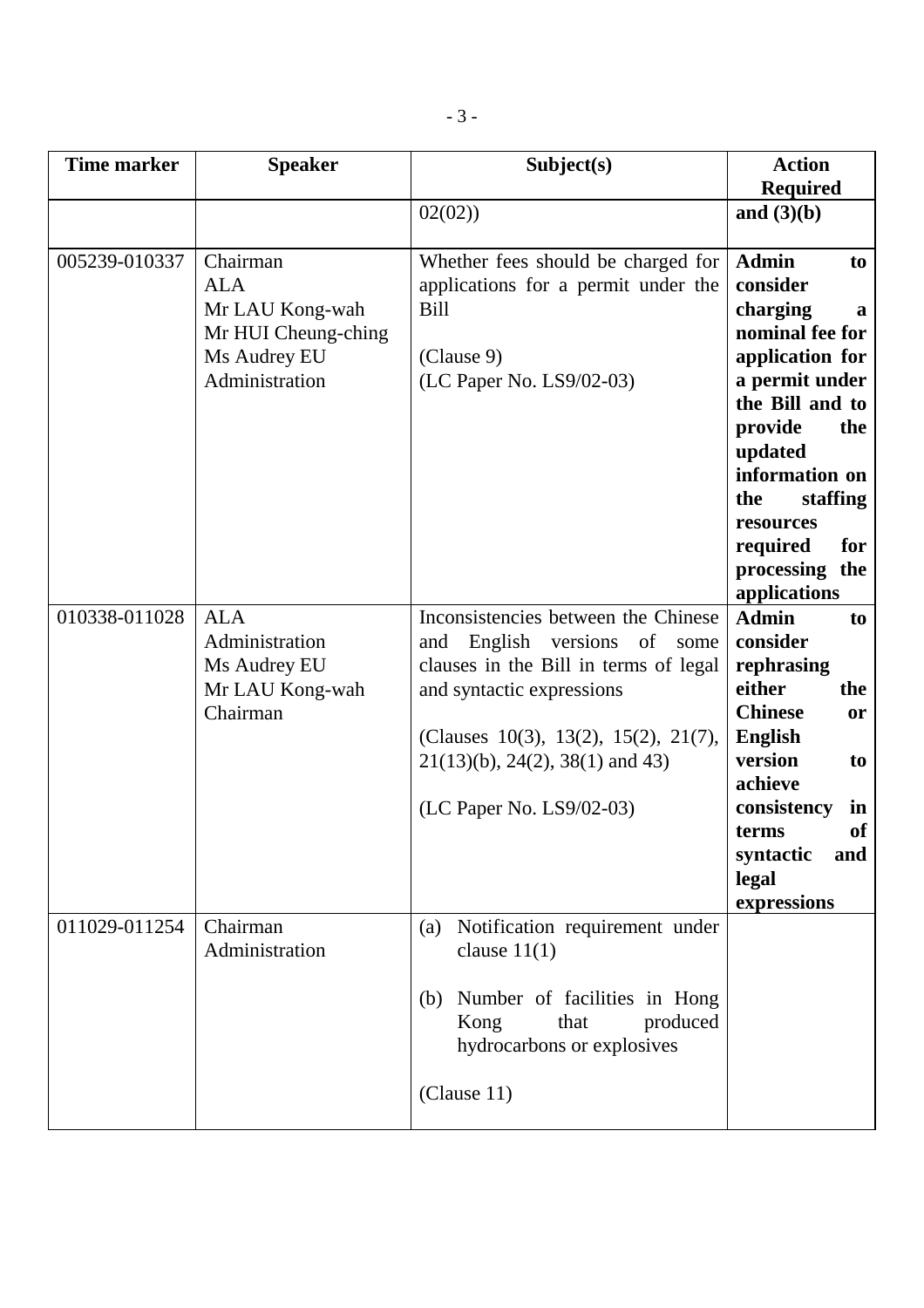| <b>Time marker</b> | <b>Speaker</b>                                                | Subject(s)                                                                                                                                                                                                                                                                                                                                                                                                                                                                                                                         | <b>Action</b>                                                                                                                                                                                                                                         |
|--------------------|---------------------------------------------------------------|------------------------------------------------------------------------------------------------------------------------------------------------------------------------------------------------------------------------------------------------------------------------------------------------------------------------------------------------------------------------------------------------------------------------------------------------------------------------------------------------------------------------------------|-------------------------------------------------------------------------------------------------------------------------------------------------------------------------------------------------------------------------------------------------------|
| 011255-011412      | Administration<br>Chairman                                    | Requirement for the permit holder to<br>submit report to<br>the Director-<br>General of Trade and Industry "at<br>such intervals as are prescribed"<br>(Clause $12(2)$ )                                                                                                                                                                                                                                                                                                                                                           | <b>Required</b>                                                                                                                                                                                                                                       |
| 011413-011523      | Chairman<br>Administration                                    | Inconsistencies between Chinese and<br>English versions of clause $13(2)$ in<br>terms of syntactic expressions<br>(Clause $13(2)$ )                                                                                                                                                                                                                                                                                                                                                                                                | <b>Admin</b><br>to<br>consider<br>rephrasing<br>either<br>the<br><b>Chinese</b><br><sub>or</sub><br><b>English</b><br>version<br>to<br>achieve<br>consistency<br>in<br><b>of</b><br>terms<br>syntactic<br>expressions<br>in<br>clause $13(2)$         |
| 011524-013636      | Chairman<br>Administration<br>Ms Audrey EU<br>Mr LAU Kong-wah | Difference between requiring<br>(a)<br>information to be produced on a<br>computer "in visible and legible<br>form" under clause $14(1)(e)$ and<br>in a form in which it is "capable"<br>of<br>being<br>retrieved<br>on<br>a<br>computer" under clause $14(1)(f)$<br>Meaning of "any reasonable"<br>(b)<br>time" in clause $14(1)(a)$<br>Inconsistencies<br>between<br>(c)<br>Chinese and English versions in<br>terms of syntactic expressions<br>in clause $14(1)(e)$<br>(Clause)<br>$14(1)(a)$ ,<br>14(1)(e)<br>and<br>14(1)(f) | On item<br>(c),<br><b>Admin</b><br>to<br>consider<br>rephrasing<br>either<br>the<br><b>Chinese</b><br>or<br><b>English</b><br>version<br>to<br>achieve<br>consistency<br>in<br><b>of</b><br>terms<br>syntactic<br>expressions in<br>clause $14(1)(e)$ |
| 013637-013645      | Chairman                                                      | Whether it was a common practice                                                                                                                                                                                                                                                                                                                                                                                                                                                                                                   |                                                                                                                                                                                                                                                       |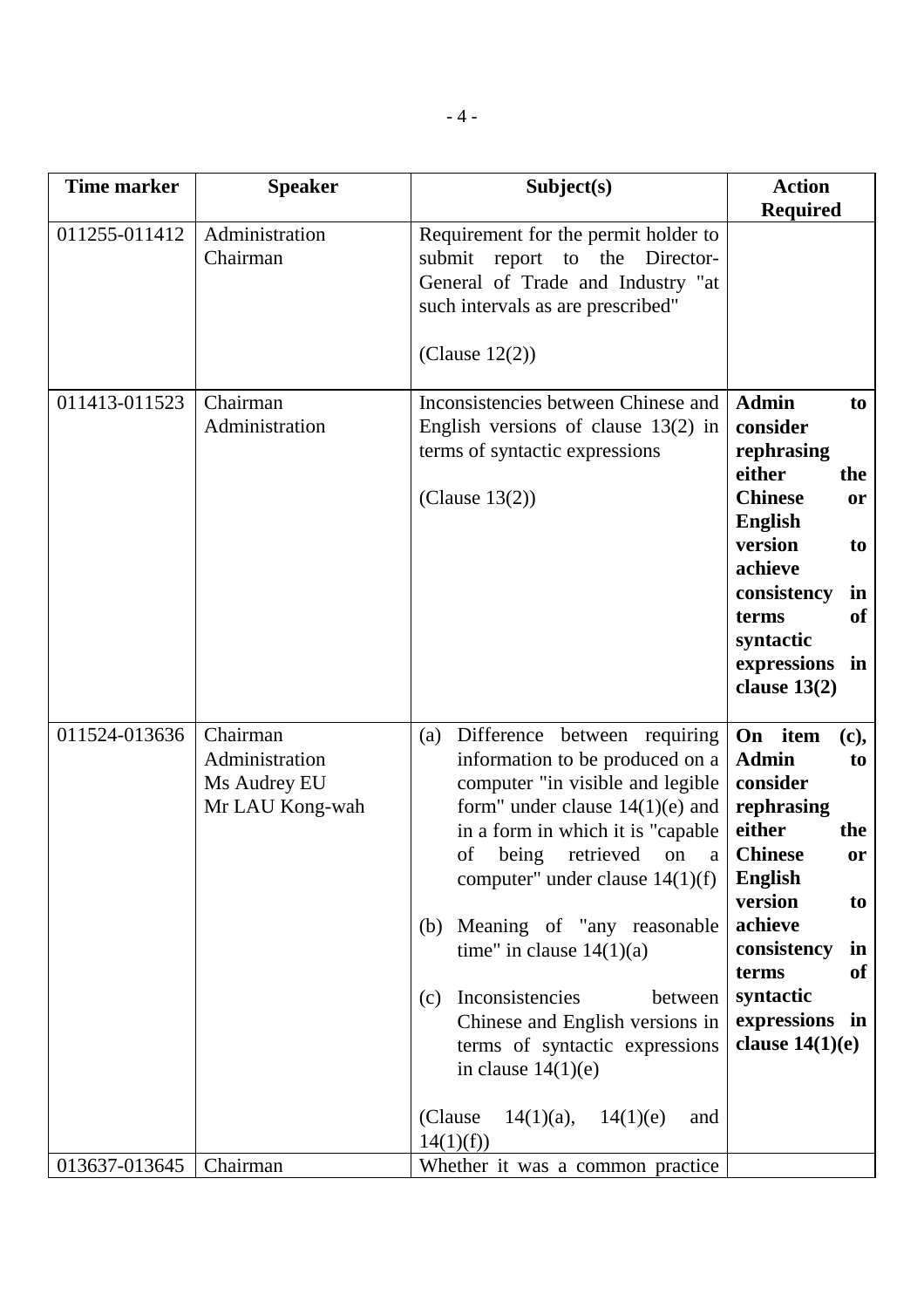| <b>Time marker</b> | <b>Speaker</b>                                | Subject(s)                                                                                                                                                                                                      | <b>Action</b><br><b>Required</b> |
|--------------------|-----------------------------------------------|-----------------------------------------------------------------------------------------------------------------------------------------------------------------------------------------------------------------|----------------------------------|
|                    | Administration                                | to issue an order by writing under<br>the hand of the Chief Secretary for<br>Administration to detain a vessel or<br>an aircraft                                                                                |                                  |
|                    |                                               | (Clause $15(5)$ )                                                                                                                                                                                               |                                  |
| 013646-013715      | Chairman<br>Administration                    | Power to seize articles or require<br>production of information                                                                                                                                                 |                                  |
|                    |                                               | (Clause 16)                                                                                                                                                                                                     |                                  |
| 013716-013729      | Chairman<br>Administration                    | Time<br>limit<br>for<br>detention<br>of<br>controlled articles                                                                                                                                                  |                                  |
|                    |                                               | (Clauses 17 and $21(2)$ )                                                                                                                                                                                       |                                  |
| 013730-010438      | Chairman                                      | Powers of arrest                                                                                                                                                                                                |                                  |
|                    |                                               | (Clause 18)                                                                                                                                                                                                     |                                  |
| 010439-015039      | Chairman<br>Administration                    | Detention of any person who might<br>appear to have in his possession or<br>under his control any computer or<br>device as was mentioned in clauses<br>$14(1)(e)$ or $16(2)$ and (3)                            |                                  |
|                    |                                               | (Clause $19(1)(d)$ )                                                                                                                                                                                            |                                  |
| 015040-015416      | Chairman                                      | Placing of locks and seals<br><sub>on</sub><br>premises etc.                                                                                                                                                    |                                  |
|                    |                                               | (Clause 20)                                                                                                                                                                                                     |                                  |
| 015417-020623      | Chairman<br>Administration<br>Mr LAU Kong-wah | Whether the Commissioner had<br>(a)<br>the power to further detain the<br>seized article, vessel or vehicle<br>after 30 days of the seizure, and<br>whether such power should be<br>set out clearly in the Bill |                                  |